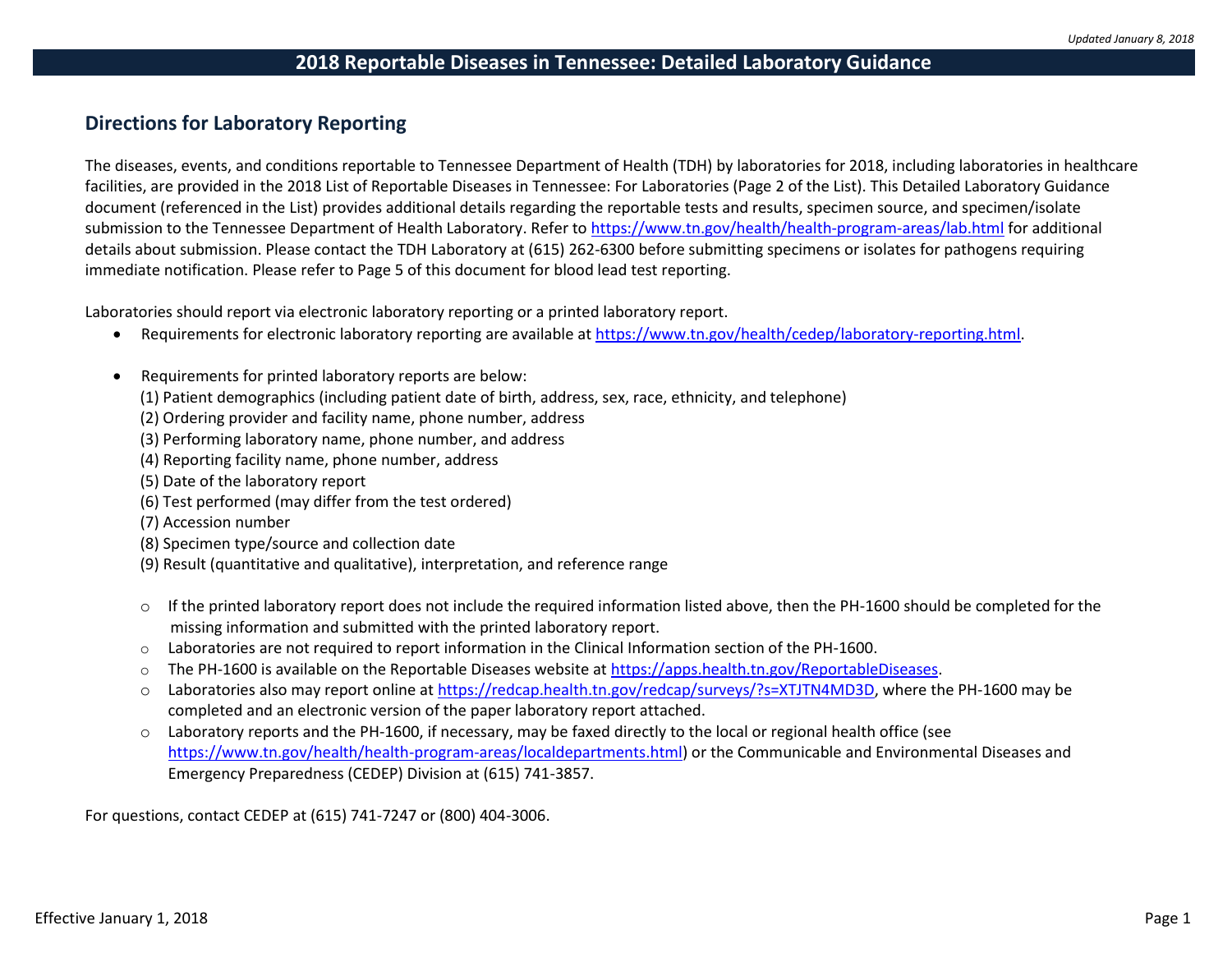| 2018 Reportable Diseases in Tennessee: Detailed Laboratory Guidance                                                                                                                                        |                                                                                                                                                                                                                                                                                                                                                                                                                                                                                                                                                                                                                                                                                                                                                                                                                                                                                                                                                                                                                                                                                 |                                   |          |  |
|------------------------------------------------------------------------------------------------------------------------------------------------------------------------------------------------------------|---------------------------------------------------------------------------------------------------------------------------------------------------------------------------------------------------------------------------------------------------------------------------------------------------------------------------------------------------------------------------------------------------------------------------------------------------------------------------------------------------------------------------------------------------------------------------------------------------------------------------------------------------------------------------------------------------------------------------------------------------------------------------------------------------------------------------------------------------------------------------------------------------------------------------------------------------------------------------------------------------------------------------------------------------------------------------------|-----------------------------------|----------|--|
| Pathogen <sup>1</sup>                                                                                                                                                                                      | Laboratory Tests and Results to Report to Public Health <sup>2</sup>                                                                                                                                                                                                                                                                                                                                                                                                                                                                                                                                                                                                                                                                                                                                                                                                                                                                                                                                                                                                            | Send<br>Isolate<br>or<br>Specimen | Reporter |  |
| Detection in one or more specimens<br>of etiological agents of disease or<br>conditions, not limited to those listed<br>in this document, are of urgent public<br>health significance!                     | Detection in one or more specimens of etiological agents of disease or conditions not limited to those listed in this document that are of urgent public health<br>significance. Laboratories reporting outbreak events or conditions not listed in this Table but of public health significance should immediately contact the TDH<br>Communicable and Environmental Disease Services via telephone at (615) 741-7247 or 1-800-404-3006.                                                                                                                                                                                                                                                                                                                                                                                                                                                                                                                                                                                                                                       | <b>By Request</b>                 | L&P      |  |
| Acinetobacter species,<br>eip<br>Carbapenem-resistant                                                                                                                                                      | Acinetobacter species from normally sterile sites, or urine and non-susceptible isolates (intermediate or resistant to at least one carbapenem or PCR detection of<br>carbapenemase-producing gene). Results should not be sent via electronic laboratory reporting. Please include susceptibility test results. Report only for<br>residents of Davidson, Cheatham, Robertson, Sumner, Wilson, Rutherford, Dickson, or Williamson counties. Contact hai.health@tn.gov for<br>clarification/questions.                                                                                                                                                                                                                                                                                                                                                                                                                                                                                                                                                                          |                                   |          |  |
| Anaplasma phagocytophilum, species                                                                                                                                                                         | Positive by any method for any specimen. Include speciation results if known.                                                                                                                                                                                                                                                                                                                                                                                                                                                                                                                                                                                                                                                                                                                                                                                                                                                                                                                                                                                                   | $\overline{\phantom{a}}$          | L&P      |  |
| Babesia species                                                                                                                                                                                            | Positive by any method for any specimen.                                                                                                                                                                                                                                                                                                                                                                                                                                                                                                                                                                                                                                                                                                                                                                                                                                                                                                                                                                                                                                        |                                   | L&P      |  |
| <b>Bacillus anthracis</b>                                                                                                                                                                                  | Positive by any method for any specimen.                                                                                                                                                                                                                                                                                                                                                                                                                                                                                                                                                                                                                                                                                                                                                                                                                                                                                                                                                                                                                                        | Required                          | L&P      |  |
| Bordetella pertussis $\mathbf{\mathcal{F}}$                                                                                                                                                                | Positive culture or detected by nucleic acid amplification or polymerase chain reaction (PCR) for any specimen.                                                                                                                                                                                                                                                                                                                                                                                                                                                                                                                                                                                                                                                                                                                                                                                                                                                                                                                                                                 | $\overline{\phantom{a}}$          | L&P      |  |
| Borrelia burgdorferi                                                                                                                                                                                       | 1) A positive culture for B. burgdorferi<br>2) A positive two-tier test. This is defined as a positive or equivocal enzyme immunoassay (EIA) or immunofluorescent assay (IFA) followed by a positive IgM or<br>IgG Western immunoblot (WB) for Lyme disease.<br>An IgM WB is considered positive when at least two of the following three bands are present: 24 kDa (OspC)*, 39 kDa (BmpA), and 41 kDa (Fla).<br>$\blacksquare$<br>Disregard IgM results for specimens collected >30 days after symptom onset.<br>An IgG WB is considered positive when at least five of the following 10 bands are present: 18 kDa, 24 kDa (OspC)*, 28 kDa, 30 kDa, 39 kDa (BmpA), 41<br>٠<br>kDa (Fla), 45 kDa, 58 kDa (not GroEL), 66 kDa, and 93 kDa.<br>3) A positive single-tier IgG WB test for Lyme disease (see above for how to identify a positive IgG WB). While a single IgG WB is adequate for surveillance<br>purposes, a two-tier test is still recommended for patient diagnosis.<br>*Depending upon the assay, OspC could be indicated by a band of 21, 22, 23, 24 or 25 kDA. |                                   | L&P      |  |
| Brucella species <b>雷</b>                                                                                                                                                                                  | Positive by any method for any specimen.                                                                                                                                                                                                                                                                                                                                                                                                                                                                                                                                                                                                                                                                                                                                                                                                                                                                                                                                                                                                                                        | Required                          | L&P      |  |
| California/LaCrosse serogroup viruses:<br>California Encephalitis Virus,<br>LaCrosse Encephalitis Virus,<br>Jamestown Canyon Virus,<br>Keystone Virus,<br>Snowshoe Hare Virus,<br><b>Trivittatus Virus</b> | Positive IgM. Quantitative IgG indicating a positive test result. Isolation of virus or demonstration of specific viral antigen or nucleic acid. Virus-specific neutralizing<br>antibodies. Any specimen.                                                                                                                                                                                                                                                                                                                                                                                                                                                                                                                                                                                                                                                                                                                                                                                                                                                                       |                                   | L&P      |  |
| Campylobacter species                                                                                                                                                                                      | Positive by any method (including culture, EIA, and PCR) for any specimen. Include speciation results if known. Submit specimen/isolate to the Tennessee<br>Department of Health Laboratory within 2 weeks of detection/isolation.                                                                                                                                                                                                                                                                                                                                                                                                                                                                                                                                                                                                                                                                                                                                                                                                                                              | Required                          | L&P      |  |
| Candida auris (including rule-out<br>Candida auris) $\mathbf{\mathcal{F}}$                                                                                                                                 | Positive by any method for any specimen. Detection from any site/specimens (including swabs from skin). Please note: C. auris can be misidentified as a number of<br>different organisms when using traditional biochemical methods for yeast identification such as VITEK 2 YST, API 20C, BD Phoenix yeast identification system, and<br>MicroScan. See https://www.cdc.gov/fungal/diseases/candidiasis/recommendations.html for greater detail. If species identity cannot be determined or one of<br>the species shown in the table at above URL is identified, please contact HAI team at (615) 741-7247. Such isolates are considered "rule out C.auris" isolates. C.<br>auris and "rule out C.auris" isolates should be submitted urgently to the Tennessee Department of Health Laboratory. Contact hai.health@tn.gov for<br>clarification/questions.                                                                                                                                                                                                                    | Required                          | L&P      |  |
| Chikungunya virus <b>雷</b>                                                                                                                                                                                 | Positive IgM. Quantitative IgG indicating a positive test result. Isolation of virus or demonstration of specific viral antigen or nucleic acid. Virus-specific neutralizing<br>antibodies. Any specimen.                                                                                                                                                                                                                                                                                                                                                                                                                                                                                                                                                                                                                                                                                                                                                                                                                                                                       | $\overline{a}$                    | L&P      |  |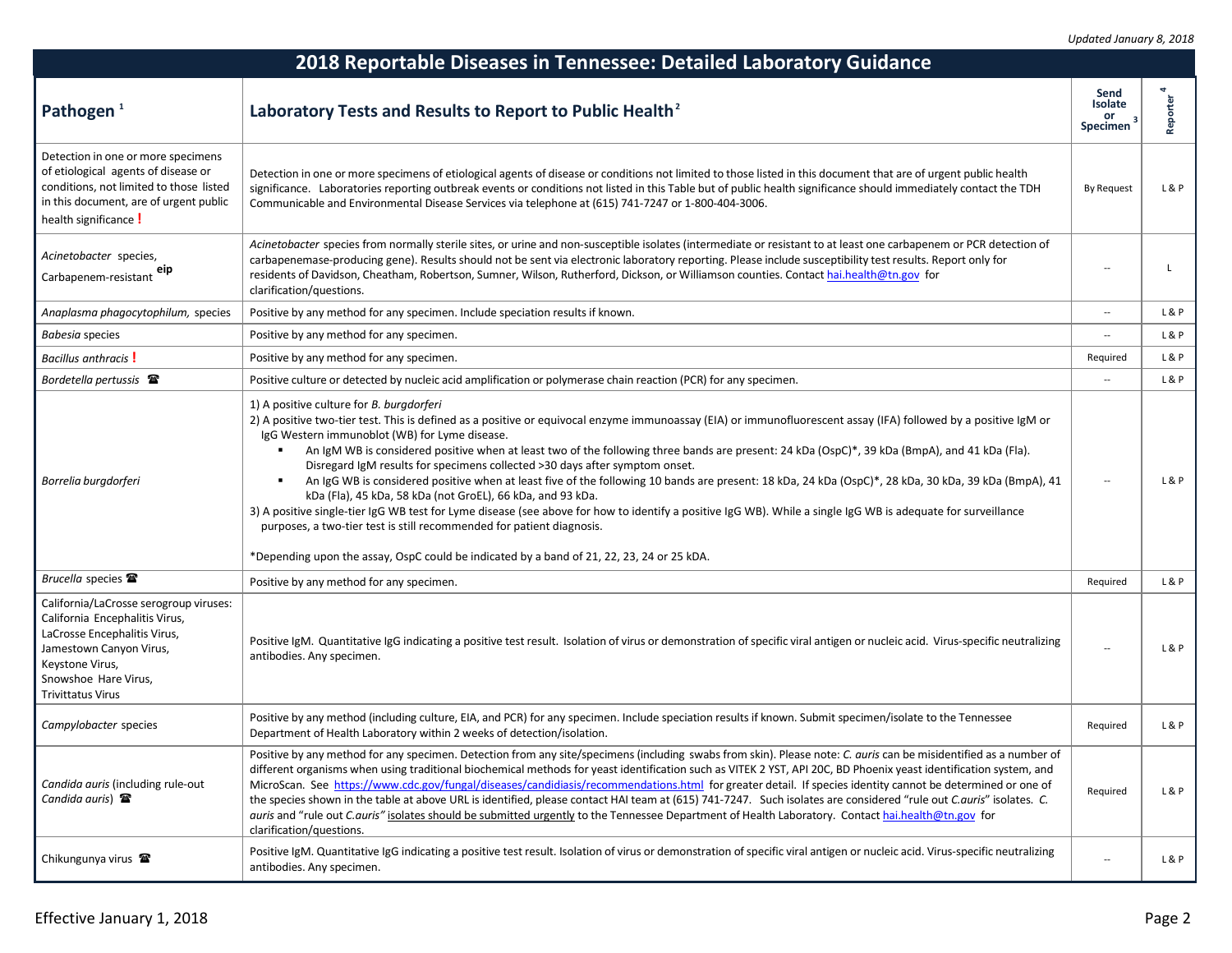| 2018 Reportable Diseases in Tennessee: Detailed Laboratory Guidance                    |                                                                                                                                                                                                                                                                                                                                                                                                                                                                                                                                                                                                                                                                                                                                                                                                                                                                                                                                                                                                                                                                                                                                                                                                                                                         |                                                   |                 |
|----------------------------------------------------------------------------------------|---------------------------------------------------------------------------------------------------------------------------------------------------------------------------------------------------------------------------------------------------------------------------------------------------------------------------------------------------------------------------------------------------------------------------------------------------------------------------------------------------------------------------------------------------------------------------------------------------------------------------------------------------------------------------------------------------------------------------------------------------------------------------------------------------------------------------------------------------------------------------------------------------------------------------------------------------------------------------------------------------------------------------------------------------------------------------------------------------------------------------------------------------------------------------------------------------------------------------------------------------------|---------------------------------------------------|-----------------|
| Pathogen <sup>1</sup>                                                                  | Laboratory Tests and Results to Report to Public Health <sup>2</sup>                                                                                                                                                                                                                                                                                                                                                                                                                                                                                                                                                                                                                                                                                                                                                                                                                                                                                                                                                                                                                                                                                                                                                                                    | Send<br>Isolate<br>or<br>$\mathbf{z}$<br>Specimen | <b>Reporter</b> |
| Chlamydia psittaci                                                                     | Positive or detected by culture, serology, or PCR for any specimen.                                                                                                                                                                                                                                                                                                                                                                                                                                                                                                                                                                                                                                                                                                                                                                                                                                                                                                                                                                                                                                                                                                                                                                                     | $\overline{a}$                                    | L&P             |
| Chlamydia trachomatis                                                                  | Positive by any method for any specimen.                                                                                                                                                                                                                                                                                                                                                                                                                                                                                                                                                                                                                                                                                                                                                                                                                                                                                                                                                                                                                                                                                                                                                                                                                | $\overline{a}$                                    | L&P             |
| Clostridium botulinum or botulinum<br>toxin: Foodborne ! or Wound !                    | Positive by any method for any specimen.                                                                                                                                                                                                                                                                                                                                                                                                                                                                                                                                                                                                                                                                                                                                                                                                                                                                                                                                                                                                                                                                                                                                                                                                                | Required                                          | L & P           |
| Clostridium botulinum or botulinum<br>toxin: Infant                                    | Positive by any method for any specimen.                                                                                                                                                                                                                                                                                                                                                                                                                                                                                                                                                                                                                                                                                                                                                                                                                                                                                                                                                                                                                                                                                                                                                                                                                | Required                                          | L&P             |
| Clostridium difficile eip                                                              | Positive by any method for any specimen. Include methodology. Report only for residents of Davidson County. Contact hai.health@tn.gov for<br>clarification/questions.                                                                                                                                                                                                                                                                                                                                                                                                                                                                                                                                                                                                                                                                                                                                                                                                                                                                                                                                                                                                                                                                                   | Requested                                         | L&P             |
| Clostridium tetani                                                                     | Positive by any method for any specimen.                                                                                                                                                                                                                                                                                                                                                                                                                                                                                                                                                                                                                                                                                                                                                                                                                                                                                                                                                                                                                                                                                                                                                                                                                | Required                                          | L&P             |
| Colistin-resistant (plasmid mediated)<br>gram negative bacteria $\mathbf{\mathcal{F}}$ | Positive by any method for any known plasmid-mediated colistin resistance mechanisms (e.g., mcr-1, mcr-2). Isolates/specimens from any specimen and body<br>site (including screening tests to determine colonization). Excludes Proteus, Providencia, Morganella, and Serratia species. Submit isolates with MIC >4 for colistin.                                                                                                                                                                                                                                                                                                                                                                                                                                                                                                                                                                                                                                                                                                                                                                                                                                                                                                                      | Required                                          | L & P           |
| Corynebacterium diphtheria or<br>Corynebacterium ulcerans $\mathbf{\mathcal{F}}$       | Positive culture from any clinical specimen or histopathology.                                                                                                                                                                                                                                                                                                                                                                                                                                                                                                                                                                                                                                                                                                                                                                                                                                                                                                                                                                                                                                                                                                                                                                                          | Required                                          | L & P           |
| Coxiella burnetii 雷                                                                    | Demonstration by serology: Phase I or phase II antigen IgG ≥1:128 by indirect immunofluorescence assay (IFA), Elevated phase II IgG or IgM by enzyme-linked<br>immunosorbent assay (ELISA), dot-ELISA, or latex. Detection by PCR, demonstration by immunohistochemical methods (IHC), or detection by culture. Any<br>specimen.                                                                                                                                                                                                                                                                                                                                                                                                                                                                                                                                                                                                                                                                                                                                                                                                                                                                                                                        |                                                   | L&P             |
| Cryptosporidium species                                                                | Positive by any method for any specimen. Include speciation results if known. Submit specimen/isolate to the Tennessee Department of Health Laboratory within 2<br>weeks of detection/isolation.                                                                                                                                                                                                                                                                                                                                                                                                                                                                                                                                                                                                                                                                                                                                                                                                                                                                                                                                                                                                                                                        | Required                                          | L&P             |
| Cyclospora species                                                                     | Positive by any method for any specimen. Include speciation results if known. Submit specimen/isolate to the Tennessee Department of Health Laboratory within<br>2 weeks of detection/isolation.                                                                                                                                                                                                                                                                                                                                                                                                                                                                                                                                                                                                                                                                                                                                                                                                                                                                                                                                                                                                                                                        | Required                                          | L & P           |
| Dengue virus                                                                           | Positive IgM. Quantitative IgG indicating a positive test result. Isolation of virus or demonstration of specific viral antigen or nucleic acid. Virus- specific neutralizing<br>antibodies. Any specimen.                                                                                                                                                                                                                                                                                                                                                                                                                                                                                                                                                                                                                                                                                                                                                                                                                                                                                                                                                                                                                                              | $\overline{a}$                                    | L & P           |
| Ehrlichia species (including<br>E. chaffeensis and E. ewingii)                         | Positive by any method for any specimen. Include speciation results if known.                                                                                                                                                                                                                                                                                                                                                                                                                                                                                                                                                                                                                                                                                                                                                                                                                                                                                                                                                                                                                                                                                                                                                                           |                                                   | L&P             |
| Enterobacteriaceae, Carbapenem-<br>resistant                                           | Any organism from the <i>Enterobacteriaceae</i> family (including but not limited to <i>Escherichia coli, Enterobacter</i> species, and Klebsiella species), from any clinical<br>specimen (including rectal/perirectal swabs), resistant to at least one carbapenem antibiotic according to break points effective as of 2012 CLSI guidelines (i.e.,<br>ertapenem MIC >2.0 or doripenem/imipenem/meropenem MIC > 4.0). Include all susceptibility results with the numeric MIC values (interpretation alone is<br>insufficient), and all carbapenemase-production (Carba NP or modified-Hodge) or resistance mechanism testing results (positive or negative). For example,<br>polymerase chain reaction [PCR] or metallo-ß-lactamase for Klebsiella pneumonia carbapenemase [KPC], New Delhi metallo-ß-lactamase [NDM], Verona<br>integron encoded metallo-β-lactamase [VIM], the imipenemase [IMP] metallo-β-lactamase, or OXA-48 carbapenemase). For Proteus spp., Providencia spp., and<br>Morganella morganii: only submit isolates from these genera if elevated MICs are observed for ertapenem, meropenem, or doripenem, as these isolates exhibit<br>intrinsic resistance to imipenem. Contact hai.health@tn.gov for clarification/questions. | Required                                          | L&P             |
| Enterococcus species, Vancomycin-<br>resistant                                         | Isolation of enterococci from any clinical specimen from a sterile site AND "Nonsusceptible" isolate (i.e., intermediate- or high level resistant) to vancomycin. Please<br>include susceptibility test results.                                                                                                                                                                                                                                                                                                                                                                                                                                                                                                                                                                                                                                                                                                                                                                                                                                                                                                                                                                                                                                        | $\overline{a}$                                    | L & P           |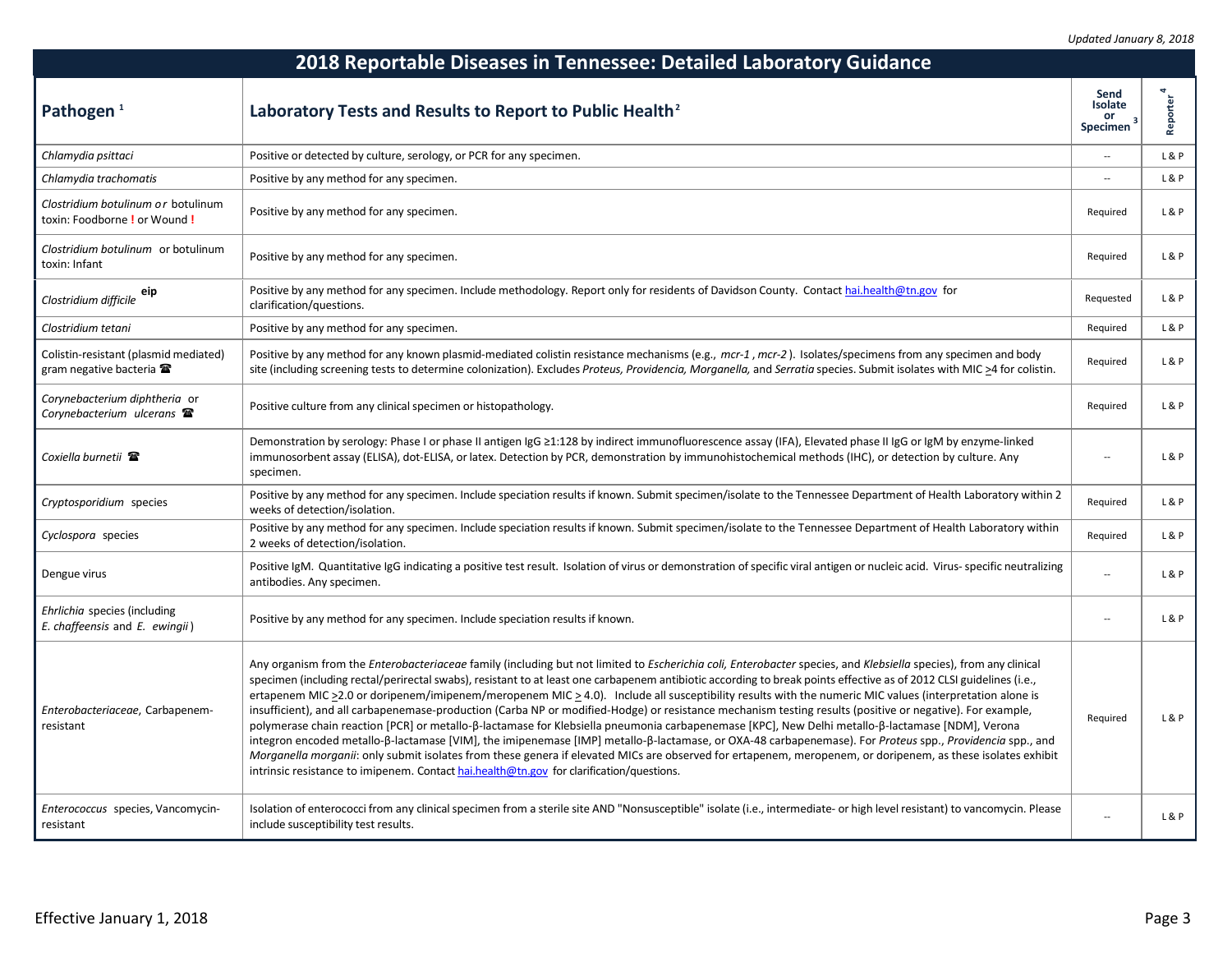| 2018 Reportable Diseases in Tennessee: Detailed Laboratory Guidance                            |                                                                                                                                                                                                                                                                                                                                                                                                                                                                                                                                                                           |                                   |               |  |
|------------------------------------------------------------------------------------------------|---------------------------------------------------------------------------------------------------------------------------------------------------------------------------------------------------------------------------------------------------------------------------------------------------------------------------------------------------------------------------------------------------------------------------------------------------------------------------------------------------------------------------------------------------------------------------|-----------------------------------|---------------|--|
| Pathogen <sup>1</sup>                                                                          | Laboratory Tests and Results to Report to Public Health <sup>2</sup>                                                                                                                                                                                                                                                                                                                                                                                                                                                                                                      | Send<br>Isolate<br>or<br>Specimen | 4<br>Reporter |  |
| Equine encephalitis viruses: Eastern<br>雪, Venezuelan 雪, Western                               | Positive IgM. Quantitative IgG indicating a positive test result. Isolation of virus or demonstration of specific viral antigen or nucleic acid. Virus- specific neutralizing<br>antibodies. Any specimen.                                                                                                                                                                                                                                                                                                                                                                |                                   | L & P         |  |
| Escherichia coli, Extended Spectrum<br>eip elactamase-producing                                | E. coli resistant to at least one extended-spectrum cephalosporin (ceftazidime, cefotaxime or ceftriaxone), using the 2017 CLSI breakpoints. Include all susceptibility<br>results with the numeric minimum inhibitory concentration values, and the results (positive or negative) of all carbapenemase-production or resistance mechanism<br>testing. Report only from sentinel laboratories (Maury County, Williamson County). Any specimen. Results should not be sent via electronic laboratory reporting.<br>Contact hai.health@tn.gov for clarification/questions. | Requested                         | L             |  |
| Escherichia coli, Shiga toxin-<br>producing                                                    | Positive by any method (including culture, EIA, and PCR) for any specimen. Include speciation results if known. For state public health labs, please include negative,<br>not isolated, and no growth results. For any Shiga toxin-producing Escherichia coli (STEC), including E. coli O157s and E. coli non-O157s, EIA positive broths for shiga-<br>like toxin will also be accepted. Submit specimen/isolate to the Tennessee Department of Health Laboratory within 2 weeks of detection/isolation.                                                                  | Required                          | L&P           |  |
| Francisella tularensis 雷, species 雷                                                            | Positive by any method for any specimen. Francisella tularensis is reportable by both laboratories and healthcare providers. Isolates/specimens are required for<br>submission to the Tennessee Department of Health Laboratory. Species other than Francisella tularensis are reportable only by laboratories and do not require<br>submission to the Tennessee Department of Health Laboratory.                                                                                                                                                                         | Required                          | L&P           |  |
| Haemophilus influenza <b>雷</b>                                                                 | Positive culture or PCR from a sterile site.                                                                                                                                                                                                                                                                                                                                                                                                                                                                                                                              | Required                          | L&P           |  |
| Hepatitis A virus $\mathbf{\mathcal{F}}$                                                       | Positive IgM anti-HAV for any specimen. Include associated results for additional serological markers for hepatitis (including hepatitis B and C), and alanine<br>aminotransferase (ALT) and aspartate aminotransferase (AST) if available.                                                                                                                                                                                                                                                                                                                               | $\overline{\phantom{a}}$          | L&P           |  |
| Hepatitis B virus: Acute                                                                       | Positive hepatitis B surface antigen (HBsAg), positive IgM antibody to hepatitis B core antigen (IgM anti-HBc), positive hepatitis B "e" antigen (HBeAg) or positive<br>nucleic acid test for hepatitis B DNA (HBV-DNA; including qualitative, quantitative and genotype testing). Include pregnancy status and additional associated<br>serological markers for hepatitis (including hepatitis A and C) and alanine aminotransferase (ALT), if available. Any specimen.                                                                                                  |                                   | L&P           |  |
| Hepatitis B virus:<br>Perinatal (age ≤24 months)                                               | Positive hepatitis B surface antigen (HBsAg), positive hepatitis B "e" antigen (HBeAg), or detectable HBV DNA. Any specimen.                                                                                                                                                                                                                                                                                                                                                                                                                                              | $\overline{\phantom{a}}$          | L & P         |  |
| Hepatitis B virus:<br>Pregnant Female (each pregnancy)                                         | Positive hepatitis B surface antigen (HBsAg), positive IgM antibody to hepatitis B core antigen (IgM anti-HBc), positive hepatitis B "e" antigen (HBeAg) or positive<br>nucleic acid test for hepatitis B DNA (HBV-DNA; including qualitative, quantitative and genotype testing). Include pregnancy status and additional associated<br>serological markers for hepatitis (including hepatitis A and C) and alanine aminotransferase (ALT), if available. Any specimen.                                                                                                  | $\overline{a}$                    | L&P           |  |
|                                                                                                | The condition of acute HCV is reportable by both laboratories and providers. The condition of chronic HCV is reportable by laboratories only.                                                                                                                                                                                                                                                                                                                                                                                                                             |                                   |               |  |
| Hepatitis C virus                                                                              | Positive anti-HCV and confirmatory assay (e.g. antigen or nucleic acid amplification testing for HCV RNA [qualitative, quantitative or genotype testing]). Include all<br>associated results (positive or negative) for additional serologic markers of hepatitis (including hepatitis A and B) and alanine aminotransferase (ALT) if available<br>AND all negative HCV confirmatory assays (e.g. antigen or nucleic acid amplification for HCV RNA [qualitative, quantitative or genotype testing]). Any specimen.                                                       |                                   | L&P           |  |
|                                                                                                | HIV confirmatory test positive by any method for any specimen, CD4 Count, CD4 %, HIV Viral Load Count, HIV Viral Load Log Count. Reportable by laboratories only.                                                                                                                                                                                                                                                                                                                                                                                                         |                                   |               |  |
| Human Immunodeficiency Virus (HIV)                                                             | HIV-1 Genotype Nucleotide Sequences. Reportable by laboratories with electronic lab reporting ability.                                                                                                                                                                                                                                                                                                                                                                                                                                                                    | $\overline{a}$                    | L&P           |  |
|                                                                                                | In accordance with T.C.A. §37-1-403, any physician or other person diagnosing or treating venereal herpes or any of these reportable sexually transmitted diseases<br>in a child 13 years of age or younger should make a confidential written report of the case to the Department.                                                                                                                                                                                                                                                                                      |                                   |               |  |
| Influenza virus, detection of a novel<br>or pandemic influenza A virus<br>strain from a human! | Positive viral culture or PCR for any specimen.                                                                                                                                                                                                                                                                                                                                                                                                                                                                                                                           | Required                          | L&P           |  |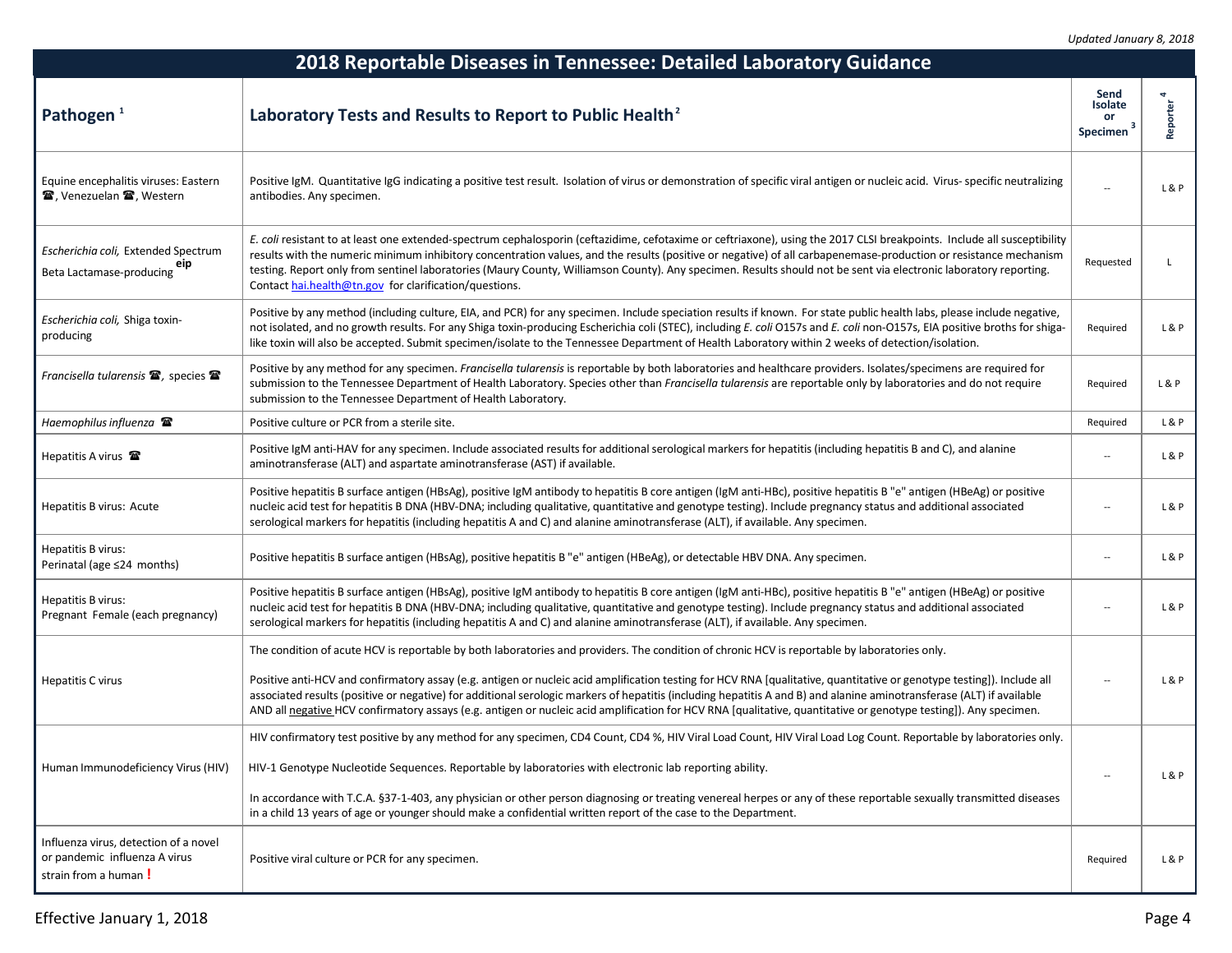| 2018 Reportable Diseases in Tennessee: Detailed Laboratory Guidance                              |                                                                                                                                                                                                                                                                                                                                                                                                                                                                                                                                                                                                                                                                                                                                                                                                                                                     |                                        |                       |
|--------------------------------------------------------------------------------------------------|-----------------------------------------------------------------------------------------------------------------------------------------------------------------------------------------------------------------------------------------------------------------------------------------------------------------------------------------------------------------------------------------------------------------------------------------------------------------------------------------------------------------------------------------------------------------------------------------------------------------------------------------------------------------------------------------------------------------------------------------------------------------------------------------------------------------------------------------------------|----------------------------------------|-----------------------|
| Pathogen <sup>1</sup>                                                                            | Laboratory Tests and Results to Report to Public Health <sup>2</sup>                                                                                                                                                                                                                                                                                                                                                                                                                                                                                                                                                                                                                                                                                                                                                                                | Send<br>Isolate<br>or<br>3<br>Specimen | Reporter <sup>'</sup> |
| Klebsiella species, Extended Spectrum<br>eıp<br>Beta Lactamase-producing                         | Klebsiella species, resistant to at least one extended-spectrum cephalosporin (ceftazidime, cefotaxime or ceftriaxone), using the 2017 CLSI breakpoints. Include all<br>susceptibility results with the numeric minimum inhibitory concentration values, and the results (positive or negative) of all carbapenemase-production or<br>resistance mechanism testing. Report only from sentinel laboratories (Maury County, Williamson County). Any specimen. Results should not be sent via electronic<br>laboratory reporting. Contact hai.health@tn.gov for clarification/questions.                                                                                                                                                                                                                                                               | Requested                              | L                     |
| Lead levels                                                                                      | All laboratories that run blood lead tests and those who conduct on site blood lead analysis with portable devices are to report all blood lead test results for<br>Tennessee residents. Elevated blood lead levels ( $\geq$ 5 µg/dL) should be reported within 1 week and those <5 µg/dL should be reported within 1 month. Reports<br>should include Patient's First Name, Last Name, Date of Birth, Gender, Race, Ethnicity, Address (Street Address, City, State, Zip Code and County of Residence),<br>Sample Date, Sample Type, Result, Provider's Name and Phone Number and Payment Source.<br>All blood lead test results may be reported electronically or via fax. For more information, refer to https://www.tn.gov/health/health-program-areas/mch-<br>lead/for-providers.html or email UT Extension at leadtrk@utk.edu for assistance. | $\overline{\phantom{a}}$               | L & P                 |
| Legionella species                                                                               | Positive by any method for any specimen.                                                                                                                                                                                                                                                                                                                                                                                                                                                                                                                                                                                                                                                                                                                                                                                                            | Required                               | L & P                 |
| Listeria species                                                                                 | Positive by any method (including culture and PCR) for any specimen. Include speciation results if known. Submit specimen/isolate to the Tennessee Department<br>of Health Laboratory within 2 weeks of detection/isolation.                                                                                                                                                                                                                                                                                                                                                                                                                                                                                                                                                                                                                        | Required                               | L & P                 |
| Measles virus!                                                                                   | Positive IgM or rising IgG titer or detected by nucleic acid amplification or positive viral culture for any specimen.                                                                                                                                                                                                                                                                                                                                                                                                                                                                                                                                                                                                                                                                                                                              | Required                               | L&P                   |
| Meningitis, isolation or demonstration<br>of any bacterial species from<br>cerebrospinal fluid 雷 | Isolation of any bacteria from cerebrospinal fluid by culture, antigen, or PCR testing.                                                                                                                                                                                                                                                                                                                                                                                                                                                                                                                                                                                                                                                                                                                                                             | Required                               | L&P                   |
| Middle East Respiratory Syndrome<br>Coronavirus (MERS-CoV) !                                     | Positive by any method for any specimen.                                                                                                                                                                                                                                                                                                                                                                                                                                                                                                                                                                                                                                                                                                                                                                                                            | Required                               | L & P                 |
| Mumps virus 2                                                                                    | Positive IgM or rising IgG titer or detected by nucleic acid amplification or positive viral culture for any specimen.                                                                                                                                                                                                                                                                                                                                                                                                                                                                                                                                                                                                                                                                                                                              | Required                               | L & P                 |
| Mycobacterium leprae                                                                             | Demonstration of acid-fast bacilli in skin or dermal nerve.                                                                                                                                                                                                                                                                                                                                                                                                                                                                                                                                                                                                                                                                                                                                                                                         | Required                               | L&P                   |
| Mycobacterium species other than M.<br>tuberculosis (non-pulmonary sites<br>only)                | Any AFB smear, culture, HPLC, DNA probe or nucleic acid amplification test (NAAT) from any non-pulmonary site indicating presence of acid-fast bacilli. All specimens,<br>except respiratory.                                                                                                                                                                                                                                                                                                                                                                                                                                                                                                                                                                                                                                                       | Requested                              | L&P                   |
|                                                                                                  | The first AFB-positive respiratory specimen (by fluorochrome or acid-fast stain) indicating presence of acid-fast bacilli; submit specimen within 3 business days of<br>collection.                                                                                                                                                                                                                                                                                                                                                                                                                                                                                                                                                                                                                                                                 | Required                               | L&P                   |
|                                                                                                  | Any specimen, from any site, with a positive nucleic acid amplification test (NAAT --- including, but not limited to: PCR, MTD, GeneXpert, MTBDR Plus [HAIN test])<br>indicating detection of Mycobacterium tuberculosis complex or associated point mutation from any site; submit specimen within 3 business days of test result.                                                                                                                                                                                                                                                                                                                                                                                                                                                                                                                 | Required                               | L & P                 |
| Mycobacterium tuberculosis complex                                                               | Any culture result by HPLC or DNA probe positive for Mycobacterium tuberculosis complex from any site; submit isolate within 5 business days of test result.                                                                                                                                                                                                                                                                                                                                                                                                                                                                                                                                                                                                                                                                                        | Required                               | L & P                 |
| (M. tuberculosis, M. bovis, M.<br>africanum, M. canettii, M. microti)                            | All anti-TB drug susceptibility results, by molecular or dilutional method, from a specimen or isolate from any site, with confirmed presence of Mycobacterium<br>tuberculosis; anti-TB drugs include: isoniazid, rifamycins, pyrazinamide, ethambutol, streptomycin, levofloxacin, moxifloxacin, amikacin, capreomycin, kanamycin,<br>cycloserine, ethionamide, para-aminosalicylate (PAS), clofazimine, bedaquiline, delamanid, linezolid, amoxicillin-clavulanate, and imipenem.                                                                                                                                                                                                                                                                                                                                                                 | Required                               | L & P                 |
|                                                                                                  | Positive interferon-gamma release assay (IGRA) test results (including, but not limited to: QuantiFERON®-TB Gold In-Tube, QuantiFERON® Plus, T-Spot.TB® test), for<br>persons of any age; provide qualitative and quantitative positive IGRA results within 1 week of specimen collection.                                                                                                                                                                                                                                                                                                                                                                                                                                                                                                                                                          |                                        | L & P                 |
| Neisseria gonorrhoeae                                                                            | Positive by any method for any specimen.                                                                                                                                                                                                                                                                                                                                                                                                                                                                                                                                                                                                                                                                                                                                                                                                            | $\sim$                                 | L&P                   |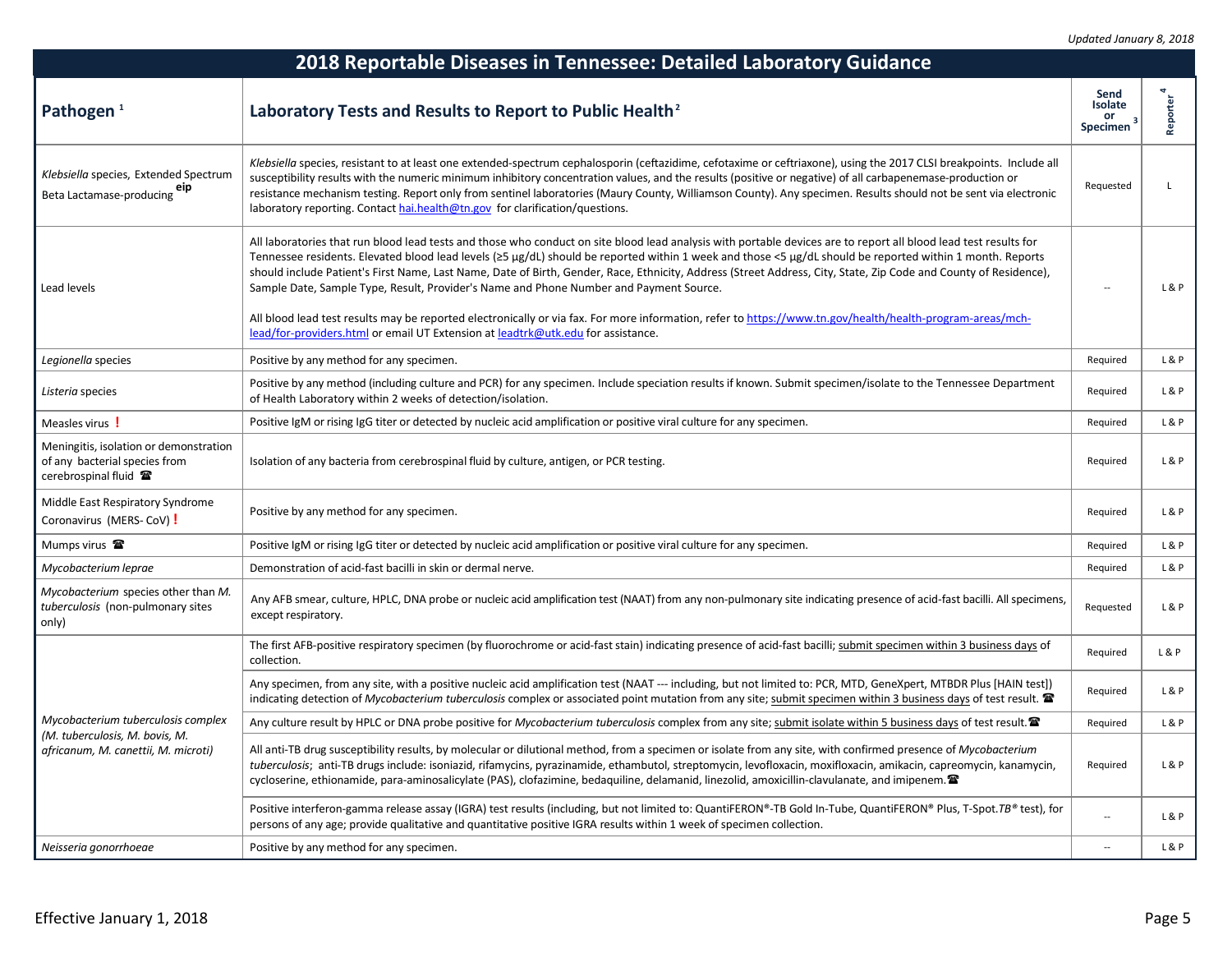| 2018 Reportable Diseases in Tennessee: Detailed Laboratory Guidance     |                                                                                                                                                                                                                                                                                                                                                                                                                                                                                    |                                          |              |
|-------------------------------------------------------------------------|------------------------------------------------------------------------------------------------------------------------------------------------------------------------------------------------------------------------------------------------------------------------------------------------------------------------------------------------------------------------------------------------------------------------------------------------------------------------------------|------------------------------------------|--------------|
| Pathogen <sup>1</sup>                                                   | Laboratory Tests and Results to Report to Public Health <sup>2</sup>                                                                                                                                                                                                                                                                                                                                                                                                               | Send<br>Isolate<br>or<br><b>Specimen</b> | Reporter     |
| Neisseria meningitidis!                                                 | Positive culture or detected by nucleic acid amplification or positive immunohistochemistry or Gram-stain showing Gram-negative diplococci in CSF, blood, or any<br>other sterile site or from petechial or purpuric lesion scrapings.                                                                                                                                                                                                                                             | Required                                 | L & P        |
| Plasmodium species                                                      | Positive by any method for any specimen.                                                                                                                                                                                                                                                                                                                                                                                                                                           | Required                                 | L&P          |
| Poliovirus <sup>2</sup>                                                 | Positive viral culture or detected by PCR for any specimen.                                                                                                                                                                                                                                                                                                                                                                                                                        | Required                                 | L&P          |
| Pseudomonas aeruginosa,<br>eıp<br>Carbapenem-resistant                  | Isolation from any specimen source and resistant to imipenem, meropenem, or doripenem. Report only for residents of Davidson county. Include all<br>susceptibility results, plus any available results regarding carbapenemase production (positive or negative) and resistance mechanisms. Results should not be<br>sent via electronic laboratory reporting. Contact hai.health@tn.gov for clarification/questions.                                                              | Required                                 | $\mathsf{L}$ |
| Rabies virus: animal                                                    | The Tennessee Department of Health Laboratory conducts animal rabies testing statewide.                                                                                                                                                                                                                                                                                                                                                                                            | $\overline{\phantom{a}}$                 | L & P        |
| Rabies virus: human!                                                    | Testing is available through coordination with the Tennessee Department of Health Laboratory Services and CDC.                                                                                                                                                                                                                                                                                                                                                                     | Required                                 | L&P          |
| Ricin toxin !                                                           | Positive by any method (including detection of DNA and presumptive identification of ricin toxin by fluoroimmunoassay) for any specimen.                                                                                                                                                                                                                                                                                                                                           | Required                                 | L&P          |
| Rickettsia species (other than<br>R. typhus )                           | Positive by any method except elevated IgM antibody reactive with R. rickettsii or other spotted fever group. Include speciation results if known.                                                                                                                                                                                                                                                                                                                                 |                                          | L&P          |
| Rubella virus <b>雷</b>                                                  | Positive IgM or rising IgG titer or detected by nucleic acid amplification or positive viral culture for any specimen.                                                                                                                                                                                                                                                                                                                                                             | Required                                 | L&P          |
| St. Louis encephalitis virus                                            | Positive IgM. Quantitative IgG indicating a positive test result. Isolation of virus or demonstration of specific viral antigen or nucleic acid. Virus- specific neutralizing<br>antibodies. Any specimen.                                                                                                                                                                                                                                                                         | $\ddot{\phantom{a}}$                     | L&P          |
| Salmonella Typhi <b>雷</b>                                               | Positive by any method (including culture and PCR) for any specimen. Include speciation results if known. Submit specimen/isolate to the Tennessee Department<br>of Health Laboratory within 2 weeks of detection/isolation.                                                                                                                                                                                                                                                       | Required                                 | L&P          |
| Salmonella species (other than<br>S. Typhi)                             | Positive by any method (including culture and PCR) for any specimen. Include speciation results if known. Submit specimen/isolate to the Tennessee Department<br>of Health Laboratory within 2 weeks of detection/isolation.                                                                                                                                                                                                                                                       | Required                                 | L&P          |
| Shigella species                                                        | Positive by any method (including culture and PCR) for any specimen. Include speciation results if known. Submit specimen/isolate to the Tennessee Department<br>of Health Laboratory within 2 weeks of detection/isolation.                                                                                                                                                                                                                                                       | Required                                 | L&P          |
| Staphylococcus aureus, enterotoxin B-<br>producing !                    | Positive by any method for any specimen.                                                                                                                                                                                                                                                                                                                                                                                                                                           | Required                                 | L&P          |
| Staphylococcus aureus, methicillin-<br>resistant eip                    | Isolation from a clinical specimen from a sterile site AND "non- susceptible" isolate identified (i.e., intermediate- or high-level resistance to cefoxitin,<br>methicillin, nafcillin, or oxacillin) OR detection by nucleic acid amplification from a sterile site. Report only for Davidson County residents for EIP program; all<br>NHSN reporting facilities (hospitals) will do statewide reporting to NHSN. Please include susceptibility test results and specimen source. |                                          | L & P        |
| Staphylococcus aureus, Toxin-<br>producing (TSST-1)                     | Positive by any method for any specimen.                                                                                                                                                                                                                                                                                                                                                                                                                                           | $\overline{\phantom{a}}$                 | L & P        |
| Staphylococcus aureus, vancomycin<br>non-sensitive : All forms <b>雷</b> | Isolation from any clinical specimen AND "non-susceptible" isolate identified (i.e., intermediate- or high-level resistance to vancomycin). Please include all<br>susceptibility test results.                                                                                                                                                                                                                                                                                     | Required                                 | L & P        |
| Streptococcus agalactiae                                                | Positive culture or nucleic acid amplification from a normally sterile site.                                                                                                                                                                                                                                                                                                                                                                                                       |                                          | L&P          |
| Streptococcus pneumoniae                                                | Positive culture from any sterile site. Please include susceptibility test results.                                                                                                                                                                                                                                                                                                                                                                                                | Required                                 | L&P          |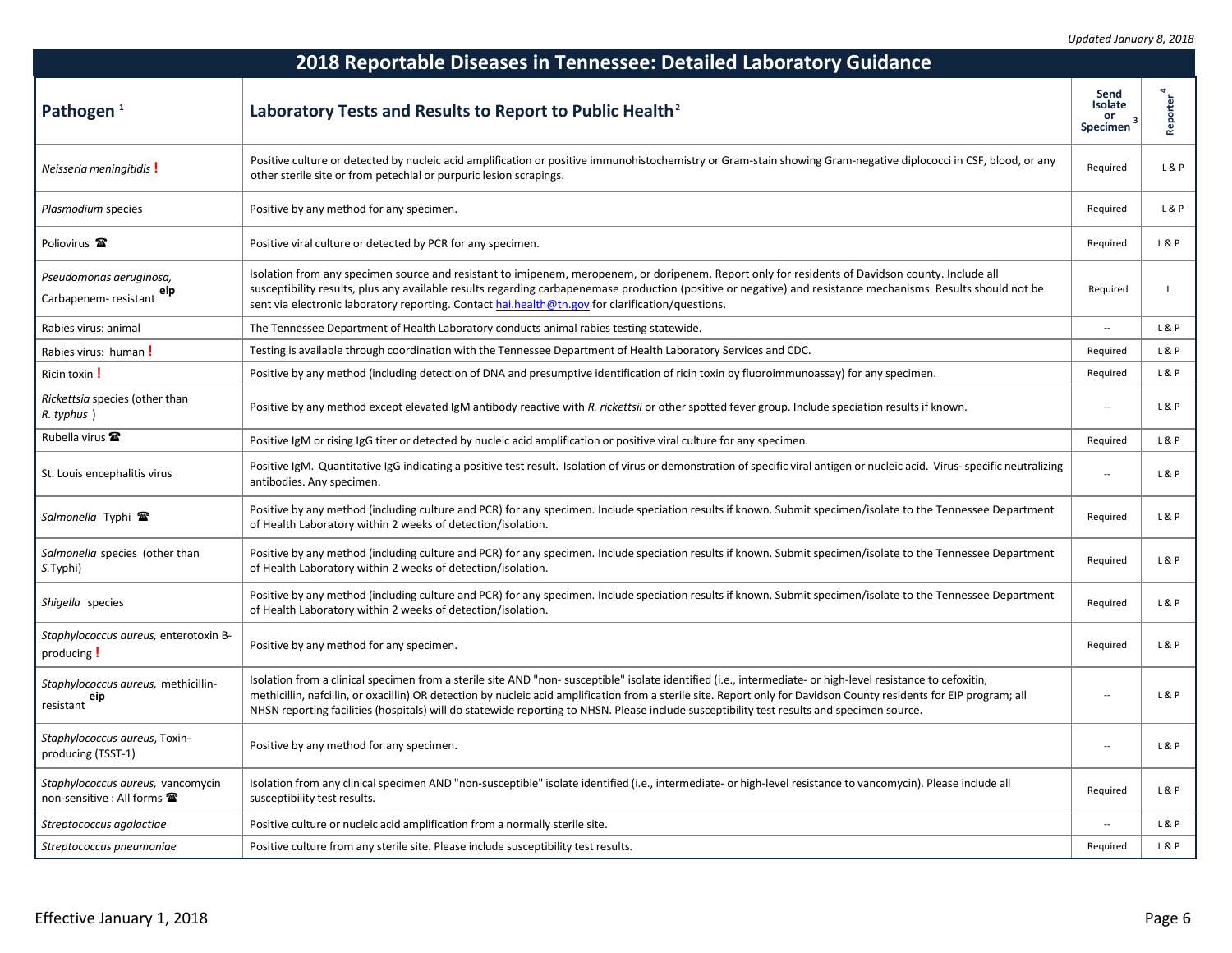| 2018 Reportable Diseases in Tennessee: Detailed Laboratory Guidance                                                                  |                                                                                                                                                                                                                                                                                                                                                                                   |                                          |          |
|--------------------------------------------------------------------------------------------------------------------------------------|-----------------------------------------------------------------------------------------------------------------------------------------------------------------------------------------------------------------------------------------------------------------------------------------------------------------------------------------------------------------------------------|------------------------------------------|----------|
| Pathogen <sup>1</sup>                                                                                                                | Laboratory Tests and Results to Report to Public Health <sup>2</sup>                                                                                                                                                                                                                                                                                                              | Send<br><b>Isolate</b><br>or<br>Specimen | Reporter |
| Streptococcus pyogenes:<br>Invasive Disease <sup>2</sup> , Toxin-producing                                                           | Positive culture or nucleic acid amplification from a normally sterile site, wound or muscle. Isolates from wounds will only be considered for Group A Streptococcal<br>Invasive Disease when accompanied by necrotizing fasciitis (NF) or streptococcal toxic shock syndrome (STSS). Isolates from muscle will only be considered for<br>Group A Streptococcal Invasive Disease. | Required                                 | L&P      |
| Treponema pallidum: Congenital 雷                                                                                                     | Positive/reactive by any method for any specimen.                                                                                                                                                                                                                                                                                                                                 | $\overline{\phantom{a}}$                 | L&P      |
| Treponema pallidum: Other                                                                                                            | Positive/reactive by any method for any specimen.                                                                                                                                                                                                                                                                                                                                 | $\ddot{\phantom{a}}$                     | L&P      |
| Trypanosoma cruzi                                                                                                                    | Positive by any method for any specimen.                                                                                                                                                                                                                                                                                                                                          | $\overline{a}$                           | L&P      |
| Variola virus (orthopox virus) !                                                                                                     | Positive by any method or suspected for any specimen.                                                                                                                                                                                                                                                                                                                             | Required                                 | L&P      |
| Vibrio cholerae (Toxigenic O1 or O139)                                                                                               | Positive by any method (including culture, PCR, and cholera toxin test) for any specimen. Include speciation results if known. Submit specimen/isolate to the<br>Tennessee Department of Health Laboratory within 2 weeks of detection/isolation.                                                                                                                                 | Required                                 | L&P      |
| Vibrio species (Non-toxigenic O1 or<br>O139), Grimontia hollisae,<br>Photobacterium damselae                                         | Positive by any method (including culture, PCR, and cholera toxin test) for any specimen. Include speciation results if known. Submit specimen/isolate to the<br>Tennessee Department of Health Laboratory within 2 weeks of detection/isolation.                                                                                                                                 | Required                                 | L&P      |
| Viral Hemorrhagic Fever viruses!<br>Bunyaviruses, Crimean-Congo, Ebola,<br>Guanarito, Junin, Lassa, Lujo,<br>Machupo, Marburg, Sabia | Positive by any method for any specimen.                                                                                                                                                                                                                                                                                                                                          | Required                                 | L&P      |
| West Nile virus                                                                                                                      | Positive IgM. Quantitative IgG indicating a positive test result. Isolation of virus or demonstration of specific viral antigen or nucleic acid. Virus- specific neutralizing<br>antibodies. Any specimen.                                                                                                                                                                        | $\overline{\phantom{a}}$                 | L&P      |
| Yellow fever virus                                                                                                                   | Positive IgM. Quantitative IgG indicating a positive test result. Isolation of virus or demonstration of specific viral antigen or nucleic acid. Virus- specific neutralizing<br>antibodies. Any specimen.                                                                                                                                                                        | Required                                 | L&P      |
| Yersinia pestis <b>雷</b>                                                                                                             | Positive by any method for any specimen. Include speciation results if known. Submit specimen/isolate to the Tennessee Department of Health Laboratory within<br>2 weeks of detection/isolation.                                                                                                                                                                                  | Required                                 | L&P      |
| Yersinia species<br>(other than Yersinia pestis)                                                                                     | Positive by any method (including culture and PCR) for any specimen. Include speciation results if known.                                                                                                                                                                                                                                                                         | Requested                                | L&P      |
| Zika virus <b>雷</b>                                                                                                                  | Report positive results by any method for any specimen. Submit specimens for positive IgM tests directly to CDC for further testing. No submission is requested<br>or required for the Tennessee Department of Health Laboratory.                                                                                                                                                 | Required to<br>CDC                       | L&P      |